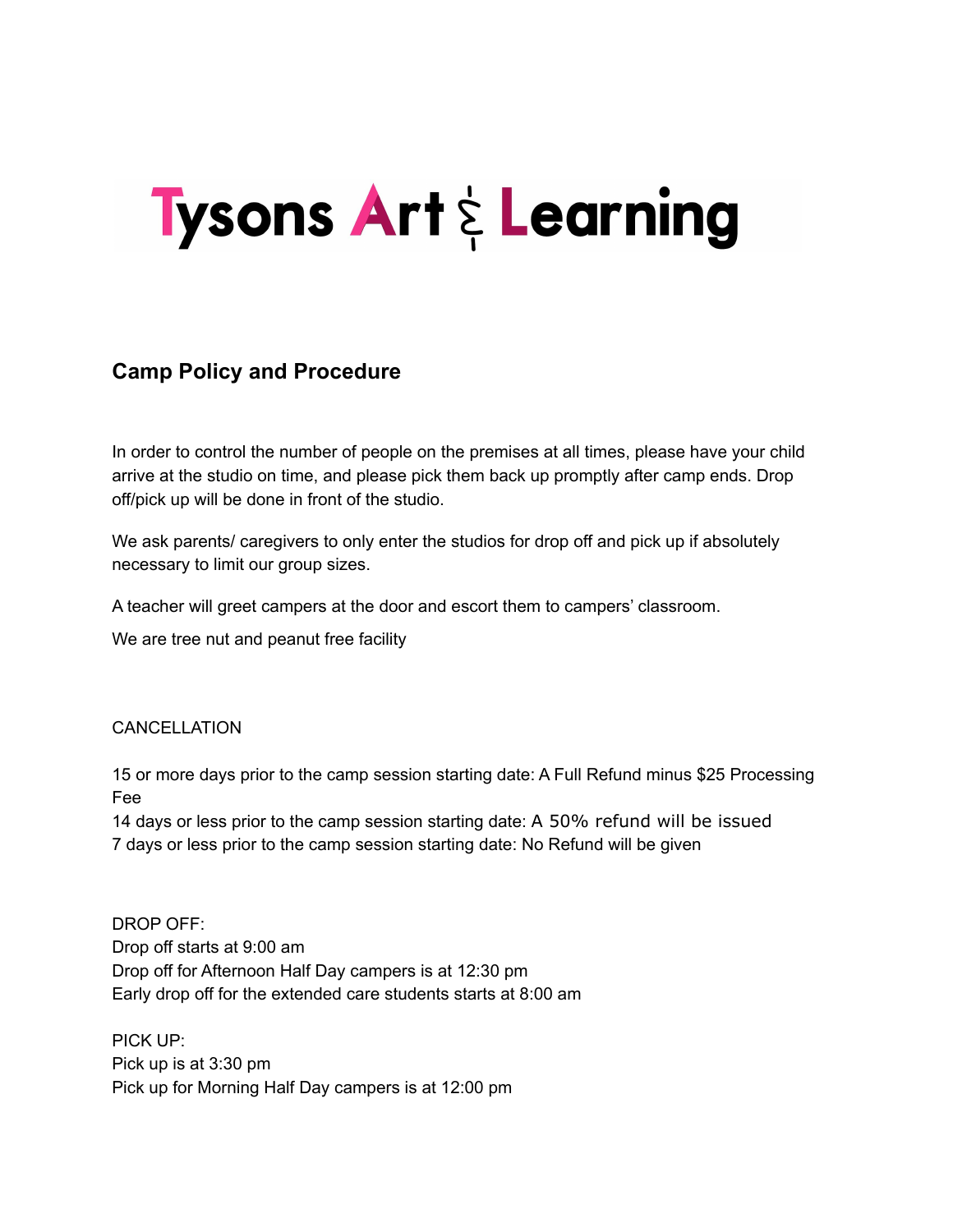Extended care in the afternoon runs until 5:30

## DAILY ITEMS TO BRING:

Lunch, a snack for morning and afternoon, a water bottle.

Electronic devices are only allowed to be used during lunch and snacks.

All campers are required to wear closed-toe shoes and should dress for a mess. Art smocks are provided.

Make sure to have campers' names clearly written on all personal items. We are not responsible for lost or stolen items.

SPECIAL NEEDS: If there are any special considerations that you feel we need to be aware of regarding your child (medications, allergies, behavioral problems, illnesses, etc.), please let our teachers know as well as the office.

Tysons Art and Learning Center, Inc. reserves the absolute right to dismiss a camper without refund for any behavior (1) that threatens or endangers the welfare and/or the safety of any camper, instructor, or any other person involved with the camp, (2) is disruptive to the overall camp environment, which interferes with the beneficial use and enjoyment by campers and staff, or (3) for any form of bullying of other campers or disrespectful behavior to camp authority.

Tysons Art and Learning Center, Inc. emphasizes a safe, fun, and healthy camp environment that fosters learning and friendship, and appropriate camp behavior is essential to a great overall experience for everyone involved. It is imperative that every camper feels included, safe, and part of our camp community.

Campers may bring personal items/equipment to camp, but Tysons Art and Learning Center, Inc. is not responsible or liable for any personal equipment that is lost, stolen, or broken.

We understand campers may get sick, however, there are no make-up days, credits or prorated amounts for any days or weeks missed of your registered camps.

CAMP POLICY: Tysons Art and Learning Center, Inc. reserves the absolute right to dismiss a camper without refund for any behavior (1) that threatens or endangers the welfare and/or the safety of any camper, instructor, or any other person involved with the camp, (2) is disruptive to the overall camp environment, which interferes with the beneficial use and enjoyment by campers and staff, or (3) for any form of bullying of other campers or disrespectful behavior to camp authority.